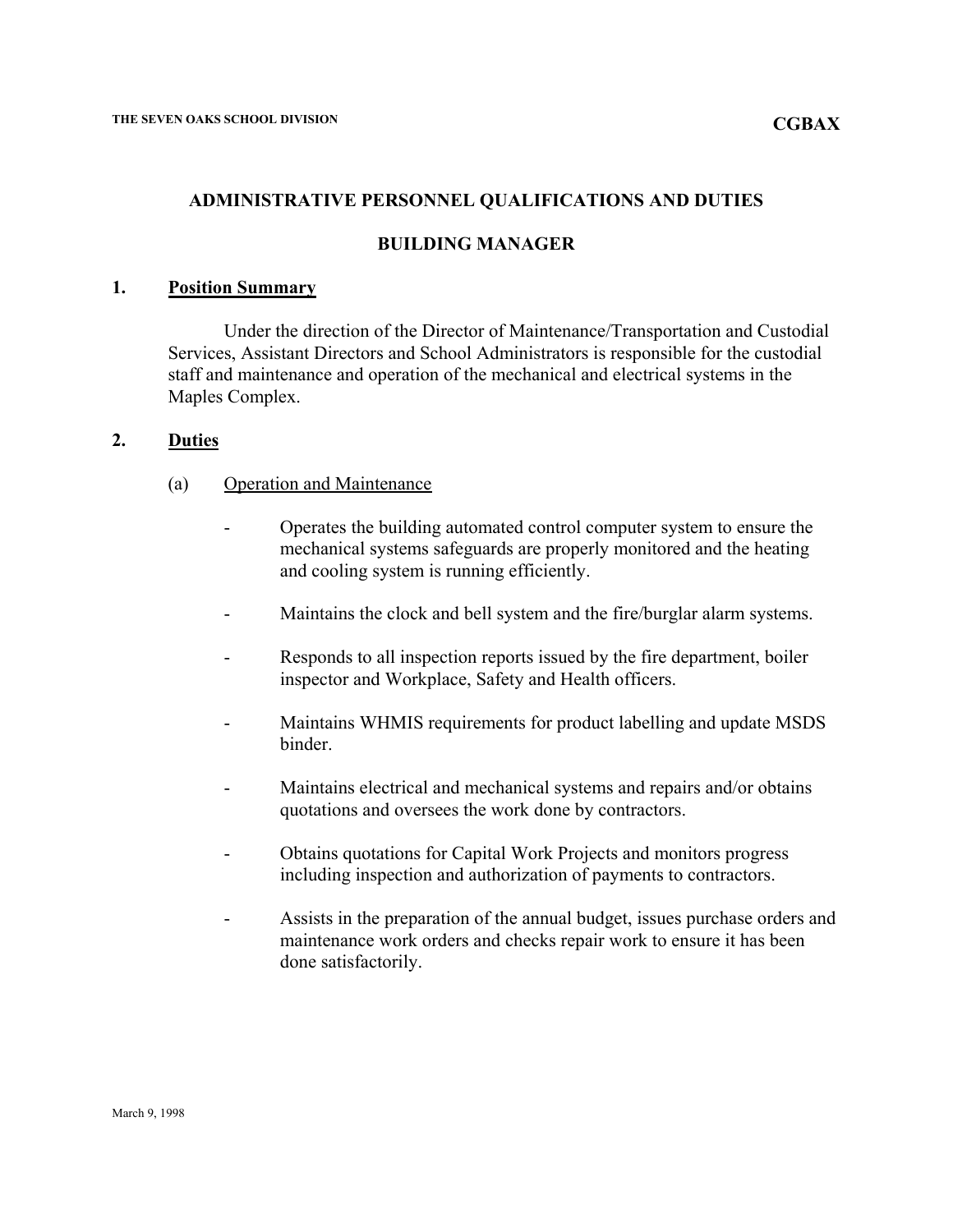#### **THE SEVEN OAKS SCHOOL DIVISION**

- Supervises custodial staff and approves custodial vacation, sick time, leave of absence and overtime requests.
- Schedules and plans custodial workloads and assesses the performance of the custodial staff.
- Develops and implements training programs on cleaning methods and use of equipment and products.
- Participates in the hiring and is responsible for performance evaluations of custodial staff.
- Imposes disciplinary actions such as verbal warnings, written warnings, suspensions and/or recommendation for dismissal of custodial personnel.
- Schedules staff and moving of equipment such as chairs, tables, stages, sound and lighting for meetings/concerts, plays, folklorama and other special events.
- Available for 24 hour a day, 7 days a week on call service in order to act upon all emergencies at the Maples Complex, as well as assists with callouts in other buildings as required.
- (c) Other
	- Schedules security personnel and deals with problems such as people in unauthorized areas of the school and drinking and loitering on the premises.
	- Checks and monitors the status of climate control equipment on a regular basis and schedules the operation of the mechanical systems during evening and weekend functions.

## **3. Education**

- Grade XII or equivalent work experience.
- Power Engineering Certificate Fifth Class or better.
- A valid Province of Manitoba Driver's Licence.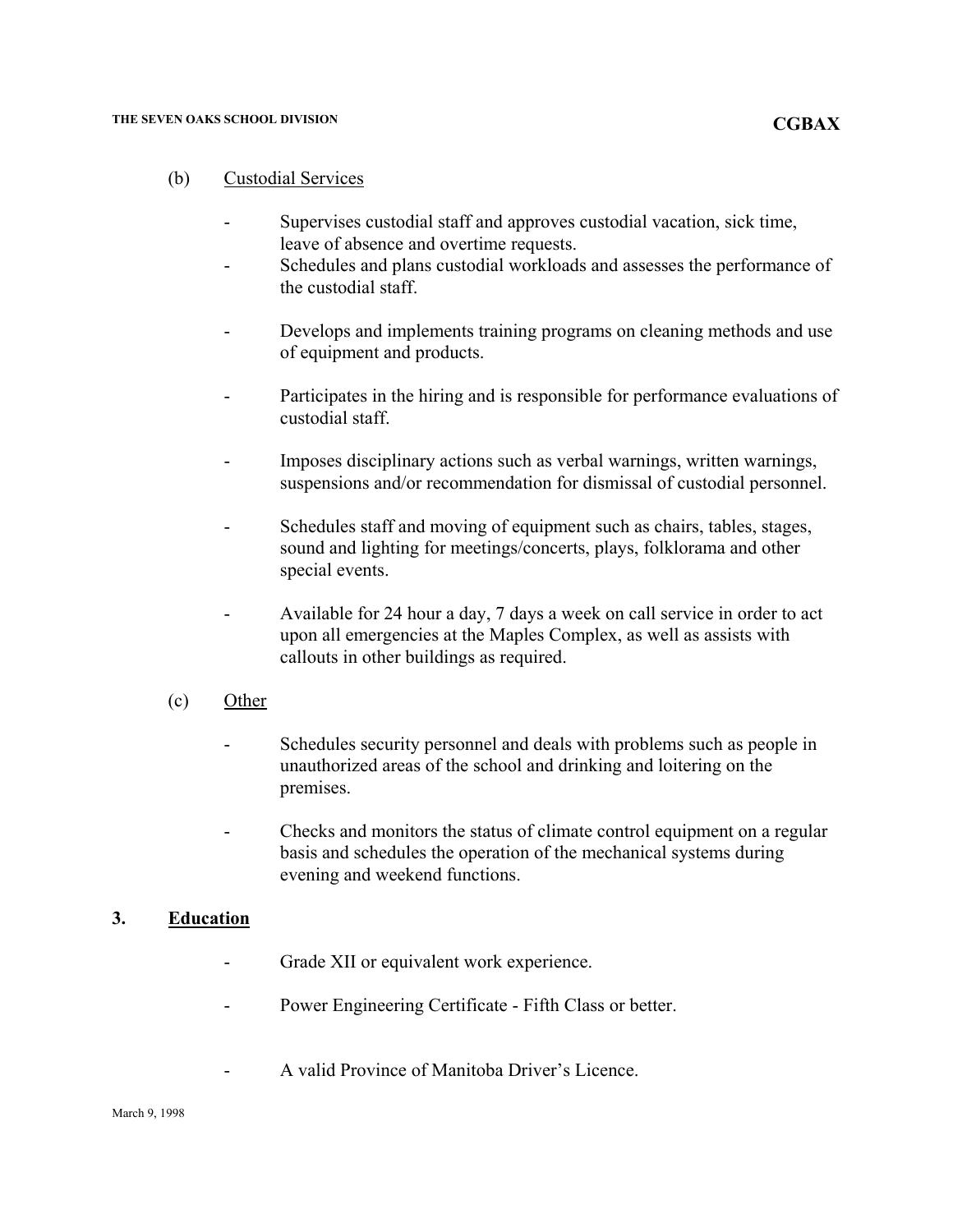- Journeyman's papers in a related trade or an acceptable combination of experience and education.
- ODS (Ozone Depleting Substance) Environmental Certification (Certified Trained Service Technician in accordance with the Ozone Act).
- Courses in Energy Management and Computer Operation.

# **4. Experience**

- Five years experience in building or facility management.
- Experience with Auto Cad and energy management is an asset.
- Ability to read blueprints.
- Experience in dealing with contractors, inspectors, and the general public.
- Experience in personnel supervision is an asset.
- Good oral and written communication skills.

## **5. Physical Demands**

- Continuous physical activities through walking, bending, climbing, stretching, standing.
- Works in cramped quarters and awkward positions.
- Exposure to noise and frequent interruptions with conflicting demands and deadlines.